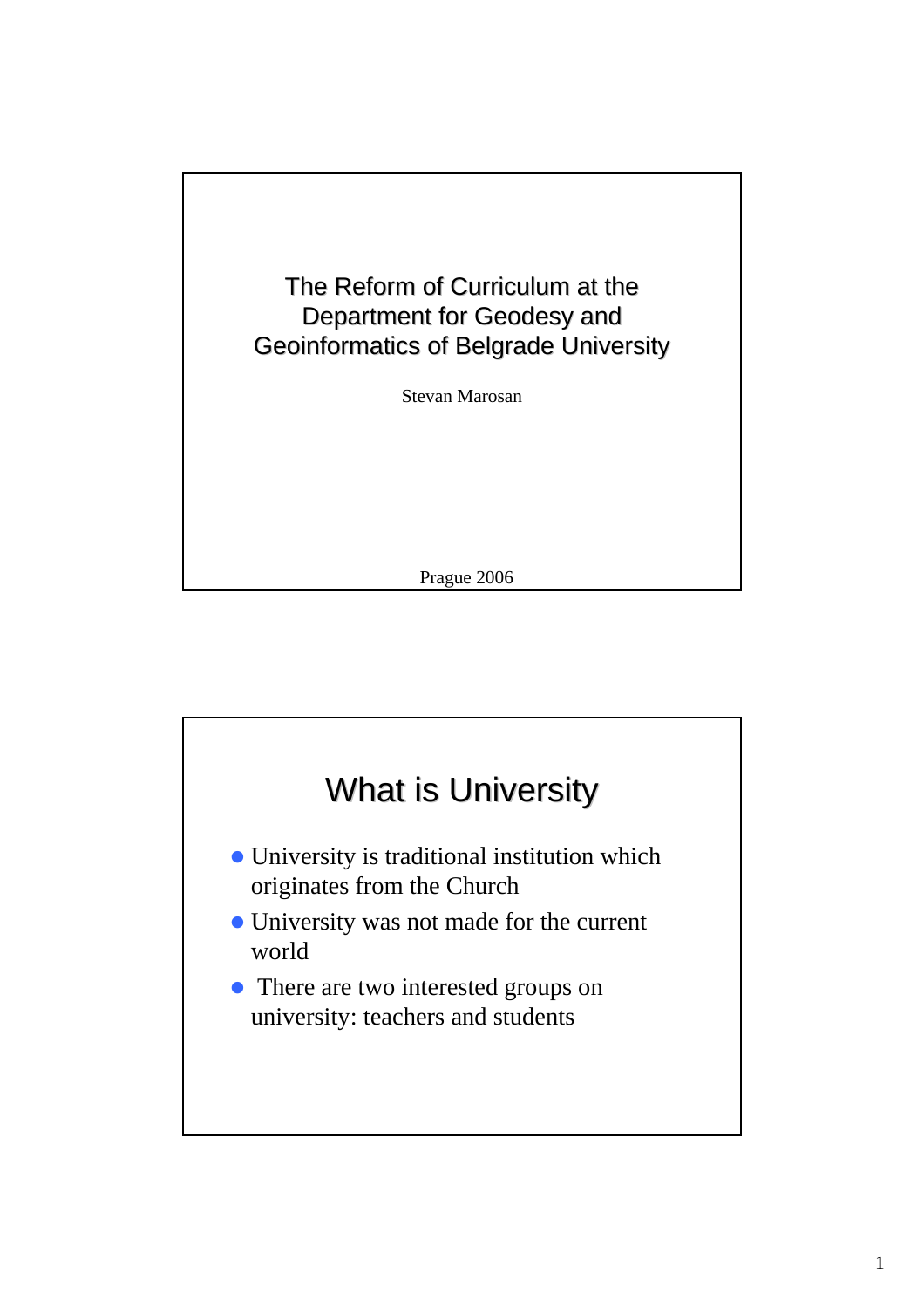

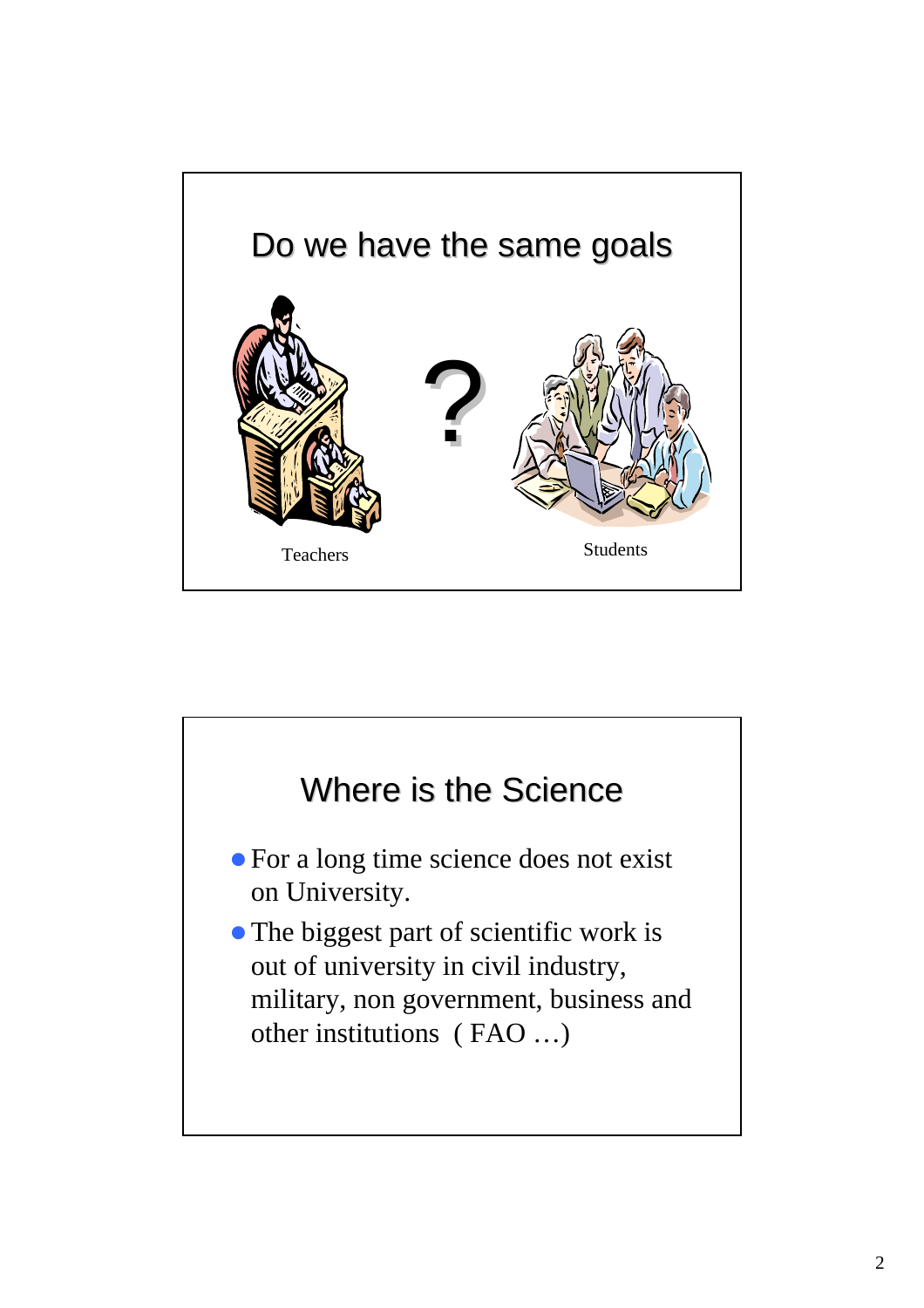

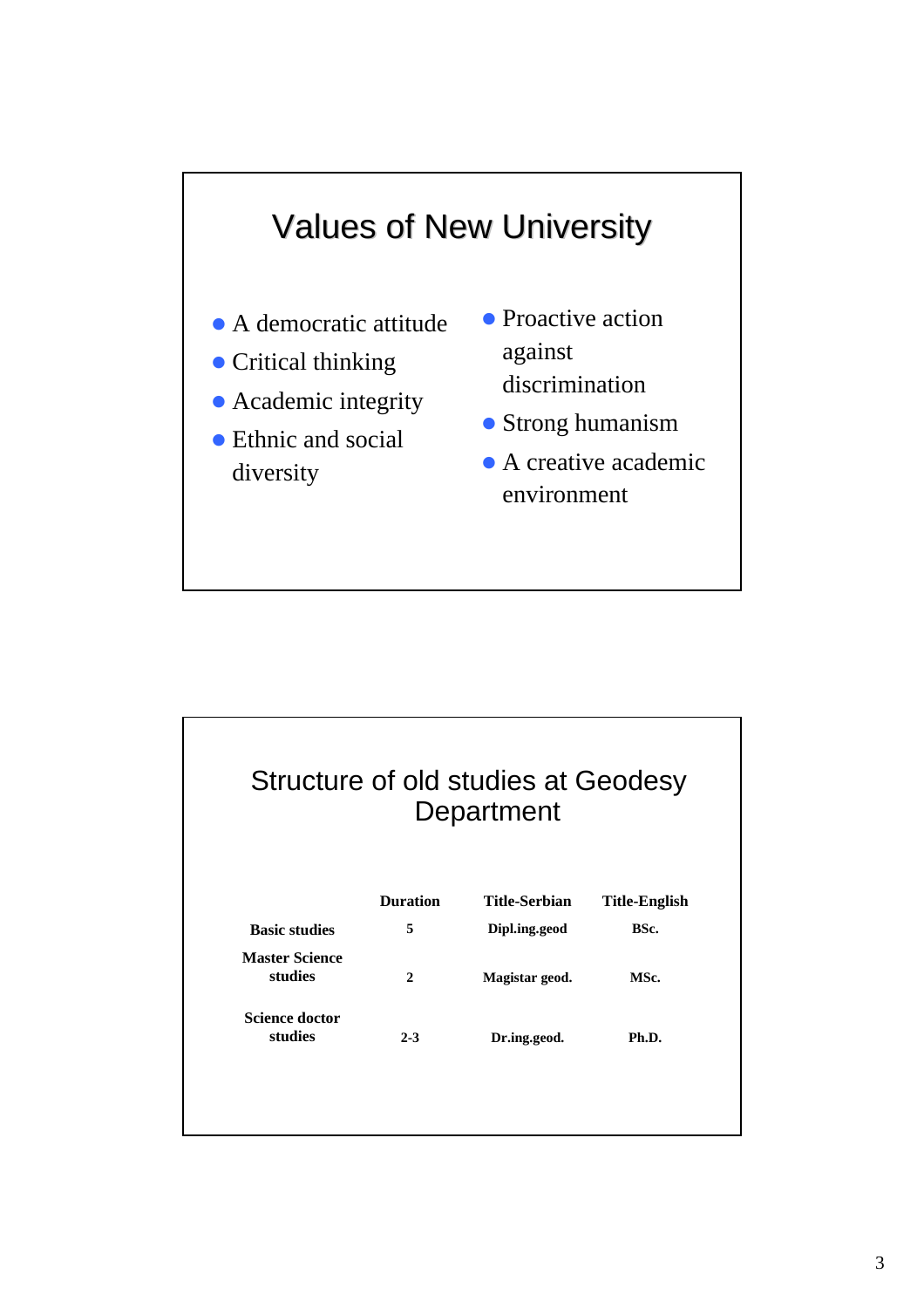

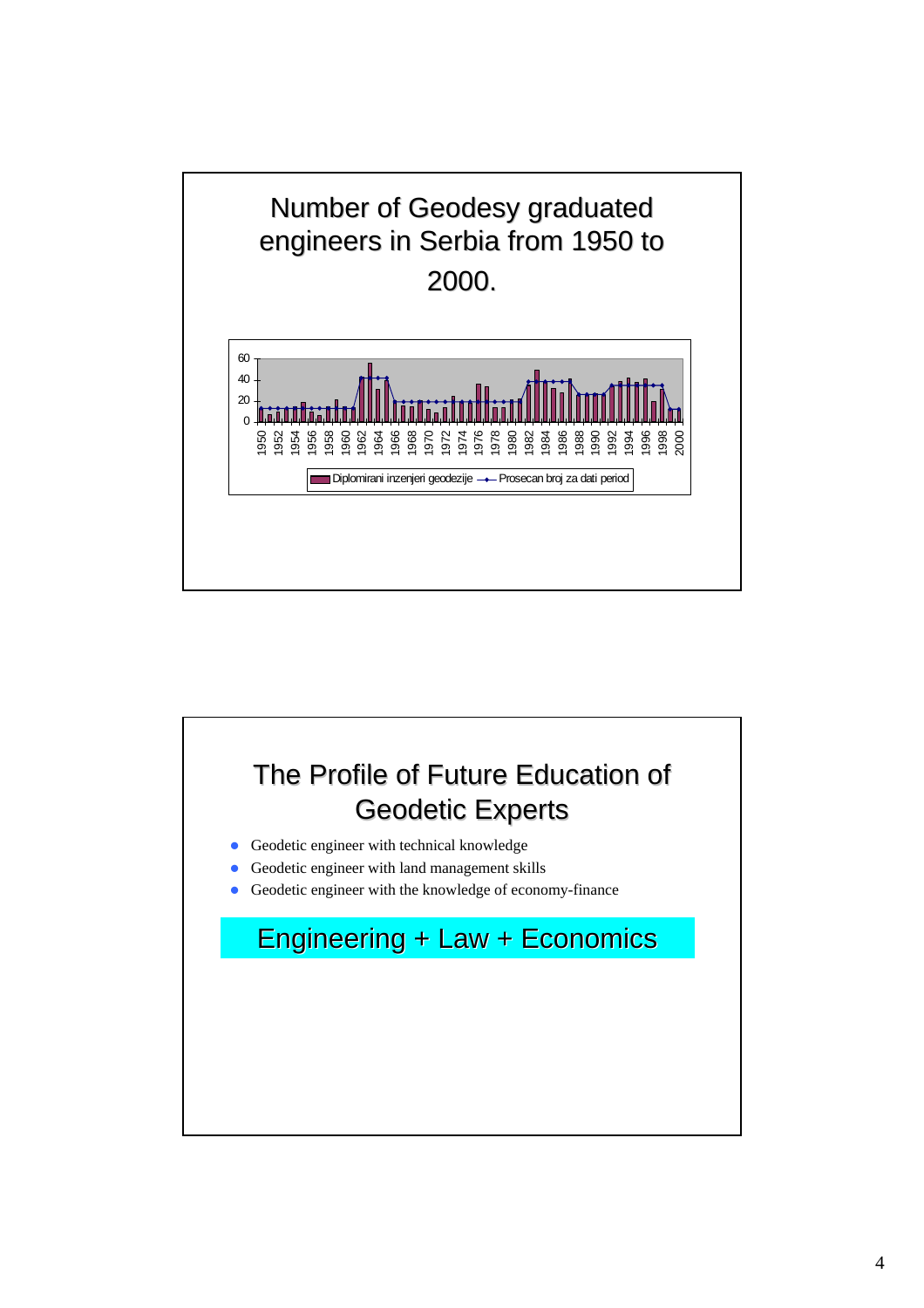| Structure of new studies at<br><b>Geodesy Department</b><br>First generation of students started their learning process<br>since October last year (2005). |                 |                      |                      |
|------------------------------------------------------------------------------------------------------------------------------------------------------------|-----------------|----------------------|----------------------|
|                                                                                                                                                            | <b>Duration</b> | <b>Title-Serbian</b> | <b>Title-English</b> |
| <b>Basic studies</b>                                                                                                                                       | 3               | Ing.geod             | BSc.                 |
| <b>Master</b><br><b>Science</b><br>studies                                                                                                                 | 2               | Magistar geod.       | MSc.                 |
| <b>Science</b><br>doctor studies                                                                                                                           | 2               | Dr.ing.geod.         | Ph.D.                |
|                                                                                                                                                            |                 |                      |                      |